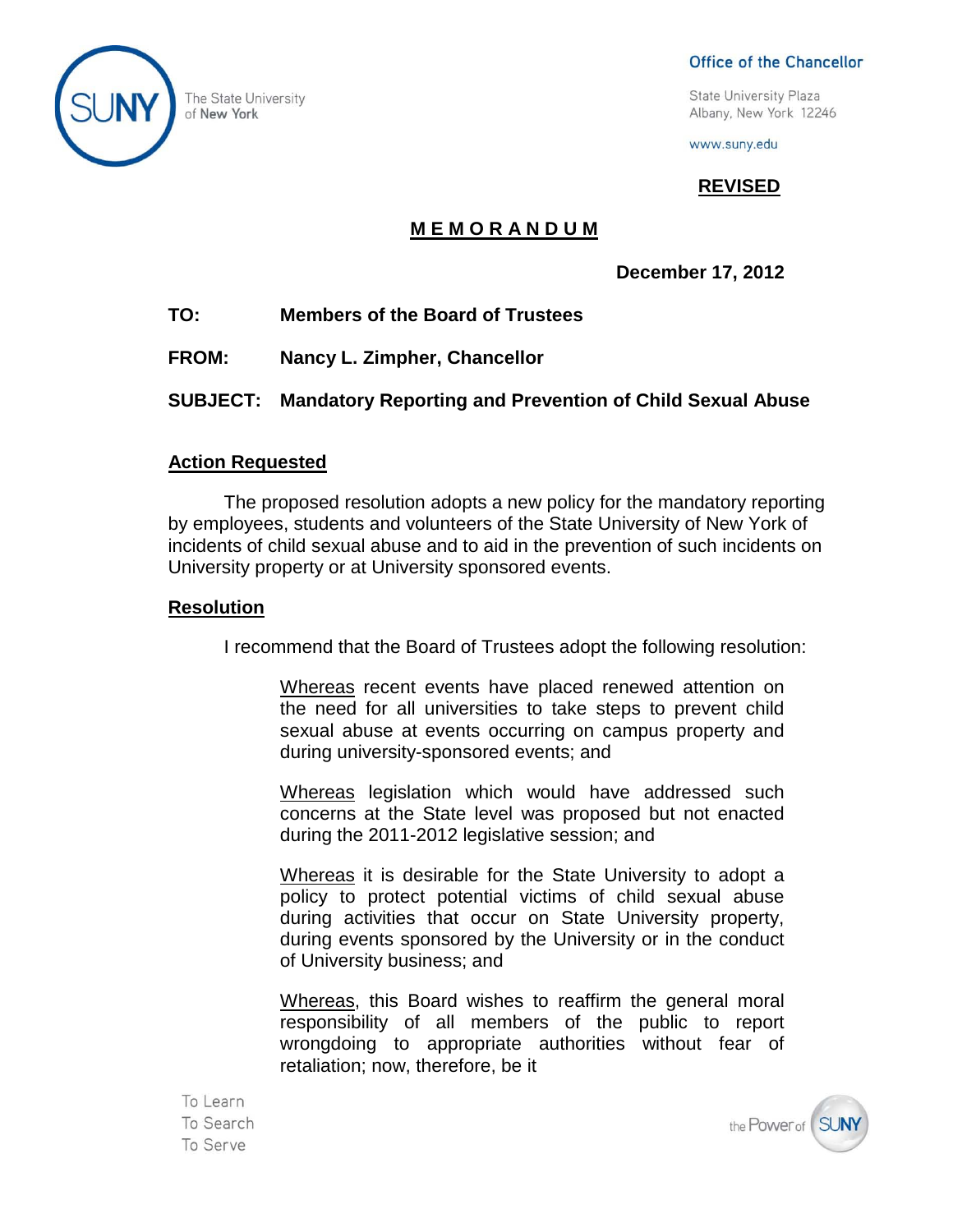Resolved that the Policy on Mandatory Reporting and Prevention of Child Sexual Abuse, copy of which is attached hereto, be, and the same hereby is, approved; and, be it further

Resolved that each State–operated campus of the State University of New York is directed to adopt any and all necessary and appropriate local procedures to implement the attached Policy, which procedures will contain nonretaliation provisions, protecting those who make reports from fear of retribution, and steps to ensure employees and students receive necessary training; and, be it further

Resolved that the community colleges operating under the program of the State University of New York are encouraged to adopt policies and procedures consistent with the attached Policy.

#### **Background**

As a result of the Penn State scandal and reportedly similar types of events at Syracuse University in late 2011, SUNY developed a draft policy on mandatory reporting of child sexual abuse incidents, and worked with the Governor's Office on and supported a legislative proposal which would have made reporting to law enforcement of incidents of child sexual abuse occurring on college campuses in New York State mandatory by employees, students and volunteers of institutions of higher education. Current law does not contain such a mandatory reporting obligation, except with respect to certain limited professional categories. The draft bill would also have made willful failure to report subject to criminal penalties. This proposal was not enacted in the 2011- 2012 legislative session, but may be introduced again next session.

In the meantime and consistent with recommendations of the Freeh Report or Special Investigative Counsel investigation into circumstances surrounding the criminal charges of sexual abuse of minors in or on Penn State facilities, there is a desire to adopt a policy for the State University of New York that will mandate reporting of incidents of child sexual abuse and require certain other steps in order to prevent such incidents on SUNY campuses or at SUNY events. Campuses of the State University will be directed to adopt local procedures to implement the Policy. The key elements of the Policy are (1) to mandate reporting, without fear of retaliation, by employees, students and volunteers of the University to University Police Departments when there is reasonable suspicion to believe child sexual abuse has occurred on University property or during University-sponsored events or business, (2) to provide employee and student training, and (3) to ensure that vendors and others using University facilities where children will be present have procedures in place aimed at preventing child sexual abuse.

#### **Attachment**